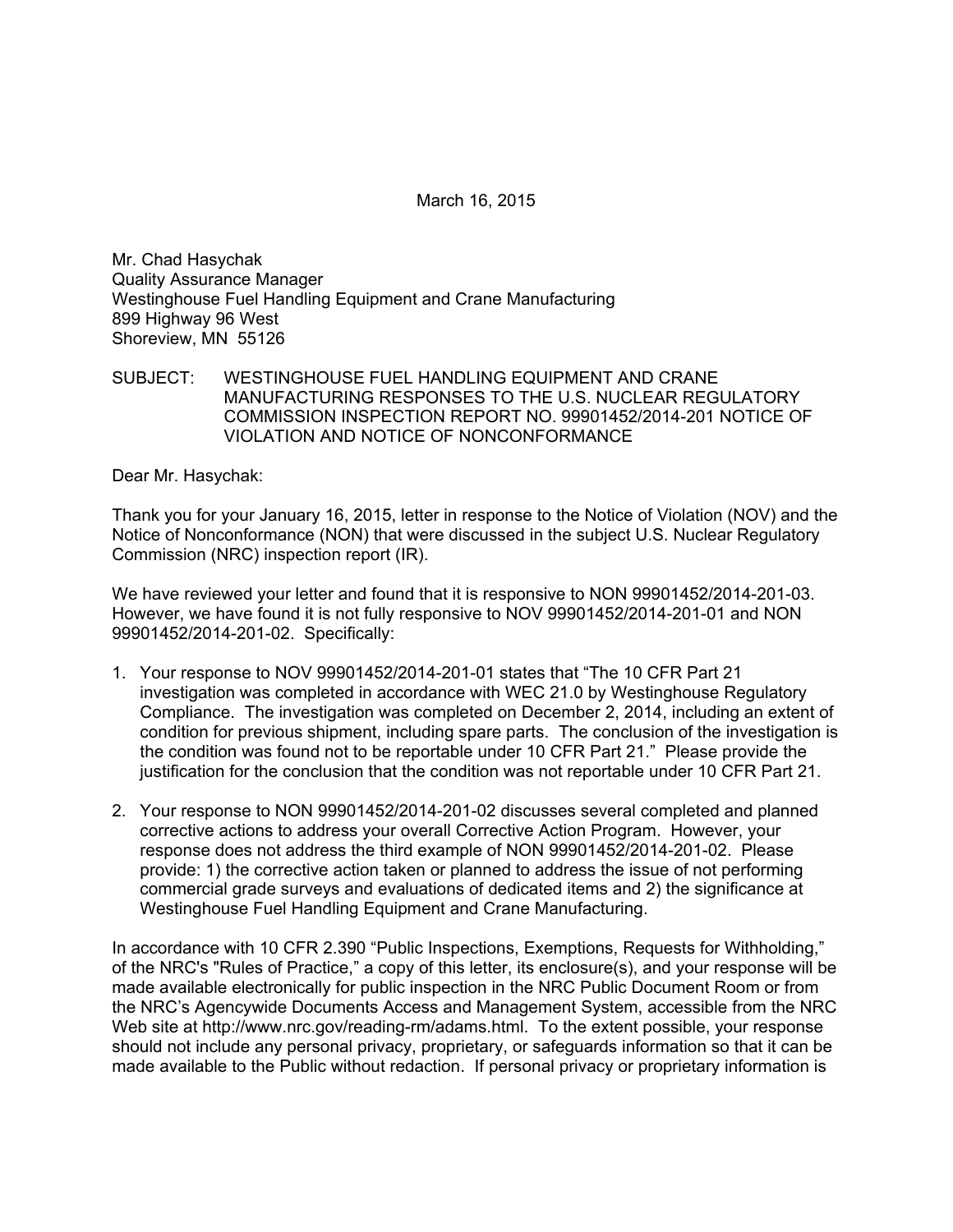# C. Hasychak - 2 -

necessary to provide an acceptable response, then please provide a bracketed copy of your response that identifies the information that should be protected and a redacted copy of your response that deletes such information. If you request that such material is withheld from public disclosure, you must specifically identify the portions of your response that you seek to have withheld and provide in detail the bases for your claim (e.g., explain why the disclosure of information will create an unwarranted invasion of personal privacy or provide the information required by 10 CFR 2.390(b) to support a request for withholding confidential commercial or financial information). If safeguards information is necessary to provide an acceptable response, please provide the level of protection described in 10 CFR 73.21 "Protection of Safeguards Information: Performance Requirements."

Please contact Mr. Brent R. Clarke at 301-415-6660, or via electronic mail at Brent.Clarke@nrc.gov, if you have any questions or need assistance regarding this matter.

Sincerely,

## */RA/*

Edward H. Roach, Chief Mechanical Vendor Inspection Branch Division of Construction Inspection and Operational Programs Office of New Reactors

Docket No.: 99901452